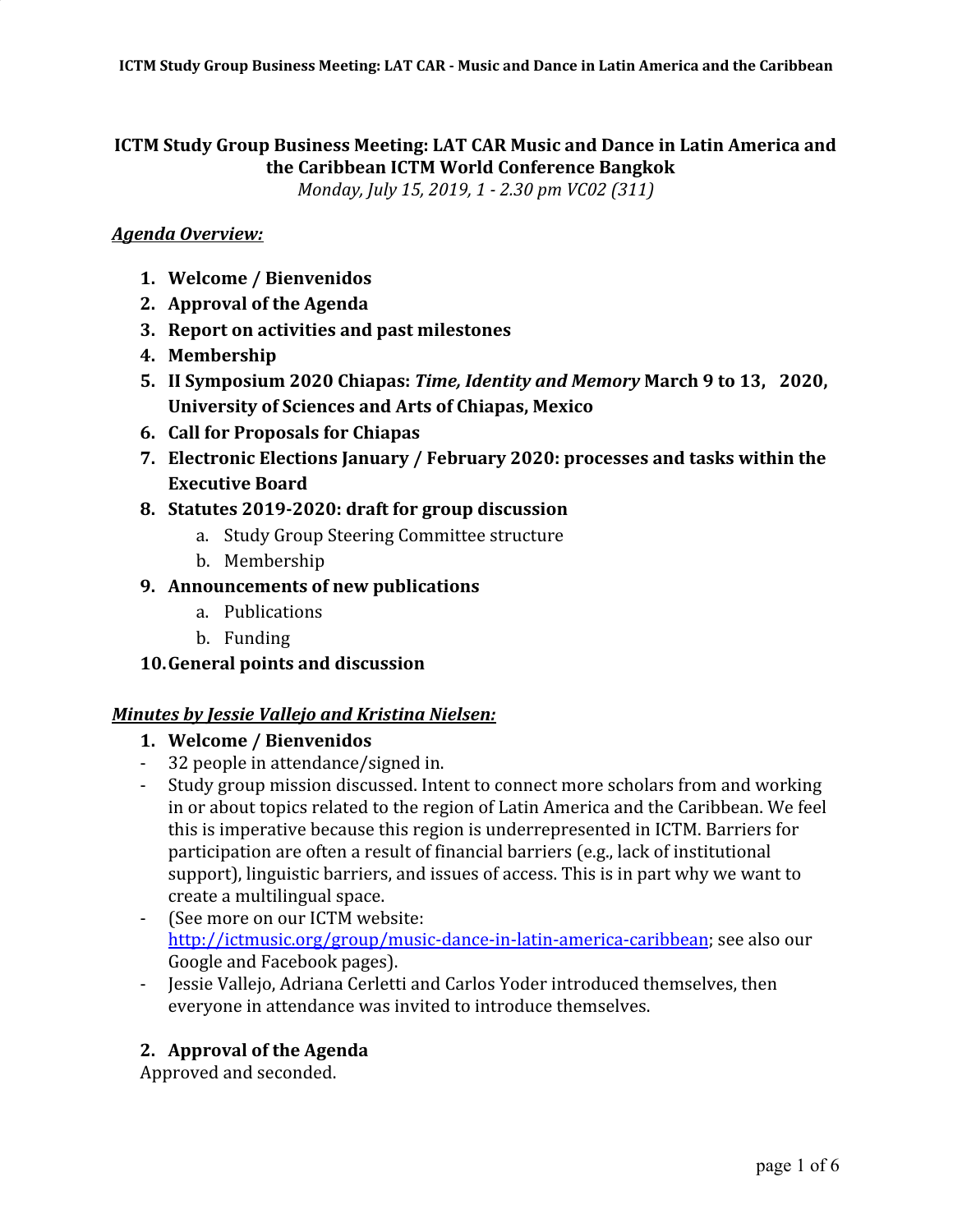## **3. Report on activities and past milestones**

- 2017 members interested in forming study group met in Ireland; Steering committee established to organize meeting in Salto, Uruguay
- 2018 first meeting of the (then) "Study-Group-in-the-Making" held in Salto, Uruguay, May 17-19

Hosted by University of the Republic of Uruguay's Center for Research on Musical and Performing Arts from the Northern Littoral and the Northern Regional University Center

Universidad de la República de Uruguay y sus centros *CIAMEN* (*Centro de Investigación en Artes Musicales y Escénicas del Litoral Noroeste* y *CENUR - Centro Universitario Regional Norte*)

- 170 participants
- 16 countries represented
- 110 proposals, 84 presentations
- It was an inspiring, enjoyable, and excellent meeting.
- 2018 Study group formally approved by ICTM Executive Board in July
- 2020 First symposium as a study group will be held in Chiapas, Mexico at Universidad de Ciencias y Artes de Chiapas from March 9-13. *See below (point 5) for more info.*
- 2022 We have one proposal that we are considering to host our second Study Group symposium, but additional proposals may still be considered. See our website for guidelines and requirements to host a symposium.

## **4. Membership:**

## **(a) New members write to:** *ictm.latcar@gmail.com*

**•** Also find us on the ICTM Website, our home website, Facebook, and the listserv.

**•** Names were taken on a sign-in sheet and will be added to our email list.

**•** There is more flexibility in terms of official ICTM membership for first-time attendees. See discussion about statutes.

**(b) Members "in good standing" - membership rules of ICTM**  See also points below about statutes.

## **5. II Symposium 2020 Chiapas:** *Time, Identity and Memory* **March 9 to 13, 2020, University of Sciences and Arts of Chiapas, Mexico**

Our website and the call for papers have more information about Chiapas and the host institution. There is a wide range of ways to participate (papers, roundtables, workshops, etc.).

## **6. Call for Proposals for Chiapas**

Posted on our ICTM page, website, and on Facebook in English, Spanish, and Portuguese. See our websites for more information and the call for papers. **Proposals due August 15, 2019**.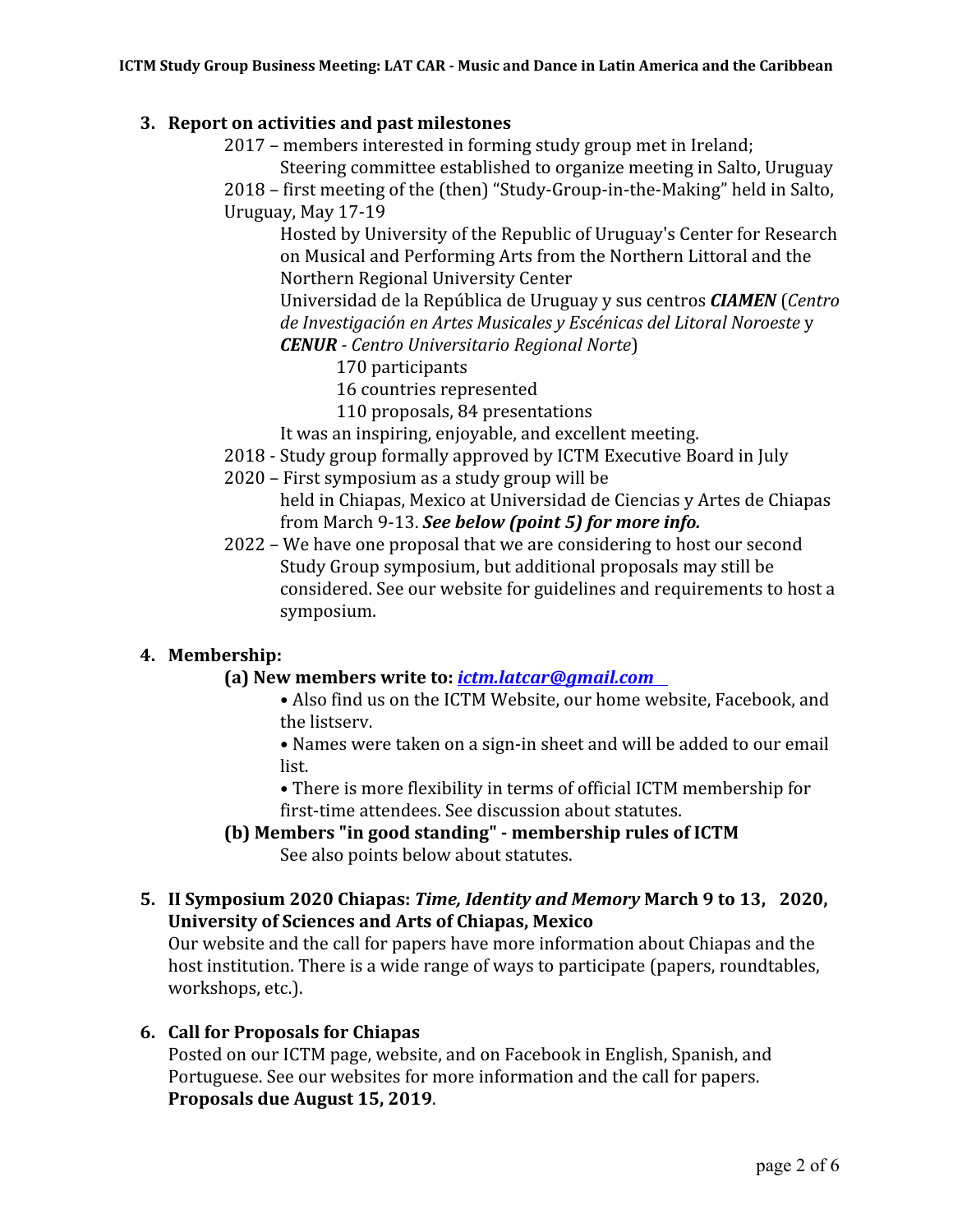We are encouraging inter-thematic boundaries and workshops. Proposals accepted in English, Spanish, and Portuguese.

There were questions about additional languages in the future (e.g., Haitian Kreyòl). *Ideally yes*, we'd consider more languages in the future, but we would have to wait until enough members could help with practicalities of translating the CFP, web materials, and serving on the programming committee to review proposals.

# **7. Electronic Elections January / February 2020: processes and tasks within the Executive Board**

We plan to use an online system like what was used this year for general elections.

Candidates accepted: early January

Voting: mid January to end of February

(Note: Elections will be postponed, members will be notified electronically about processes for candidates and for voting; Only paying ICTM members will be allowed to vote and be elected.)

## **8. Statutes 2019-2020: draft for group discussion 8a. Study Group Steering Committee structure**

We will continue to take comments between now and voting and the steering committee will also continue to refine these positions.

Members of LAT CAR have expressed an interest in less hierarchical roles, and although we have flexibility in assigning roles, we should work within the ICTM structure (e.g., we need to elect point people and liaisons who will communicate with certain ICTM committees and leadership).

Suggested positions and discussion of positions:

**2 Co-presidents or co-chairs** (chairs is more common term within ICTM study groups)

- One could be outgoing and the other incoming (continuance of knowledge, mentorship; similar to SEM and LACSEM).
- One would need to be the official person to attend ICTM Study Group chairs' meeting.
- Only one chair is listed in the front matter of ICTM Yearbook.
- Past president could join advisory board for a number of years  $(e.g., 5)$ .

# **2 Co-secretaries**

# **1 Treasurer**

- Carlos pointed out that most study groups do *not* have a treasurer since study groups normally do not have a budget.
- Steering committee has discussed/is considering finding ways to fundraise in the future and have an account to help support members. The duties of this position, however, may have to fall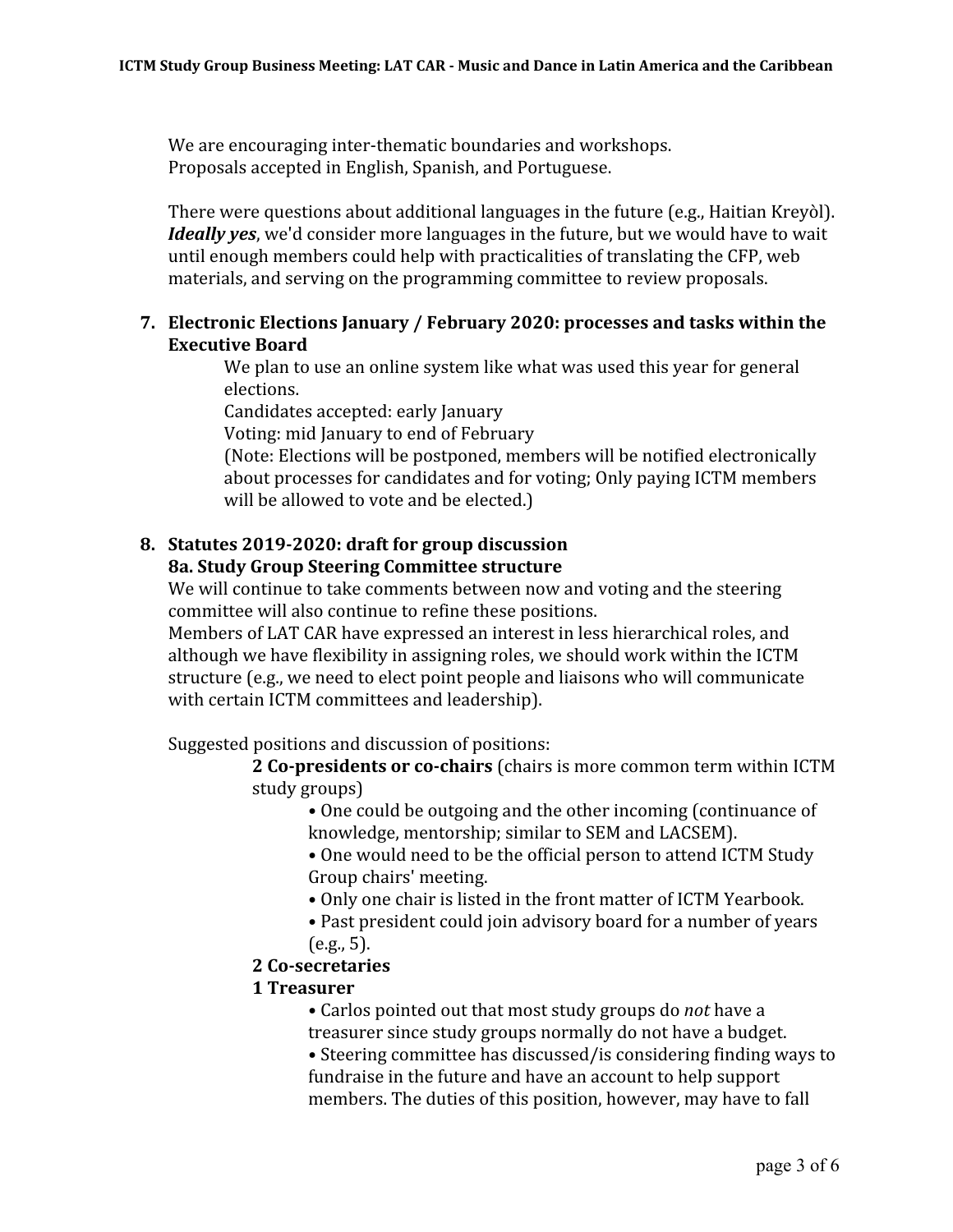under one of the other positions (e.g., one of the co-secretaries could be in charge of the finances when the time comes).

#### **1 Vice-treasurer**

May not be necessary, or could be part of the duties of one of the secretaries.

### **Symposium Chairperson(s) ex officio, advisory board**

\*Our structure needs to be recognizable to all of ICTM and supportive of ICTM and our group's mission. We also need to ensure we cover absences at the World Conferences (so having enough people who can cover the roles, serve as substitutes, etc.) and keep the group working effectively.

Another suggested format:

- 1 chair (who would serve as the appointee/liaison for ICTM)
- 1 or 2 co-chairs to ensure continuance and also cover the secretary (and possible future treasurer) duties.
- Advisory board

Another suggested format:

- 2 co-chairs, staggered.
- Other positions, as necessary could be staggered in terms of time limits to ensure institutional memory (avoid having too much and too quick of a turnover).

#### **Term lengths/limits:**

Each study group has its own by-laws, so we'd have to define the terms there. The by-laws are deliberately vague.

Most study groups have 4 year terms so each board member serves for two conferences and symposia.

There was also the question of how many times should someone be able to serve? (no specific decisions made, but question was raised).

*Members are encouraged to send further questions, comments, and concerns to the current steering committee.*

### **8b. Membership**

How do we want to define membership in the study group?

- Discussion about how most members should be members of ICTM; however, our study group is meant to recruit and we want to be conscious of the financial, travel, and institutional barriers.
- There was positive reception to the possibility of **miembros suaves**, or a flexible type of membership for people attending or presenting at our symposia for the first time. Conferences, travel, and membership dues can be expensive, so we want to have an incentive for people to participate and join.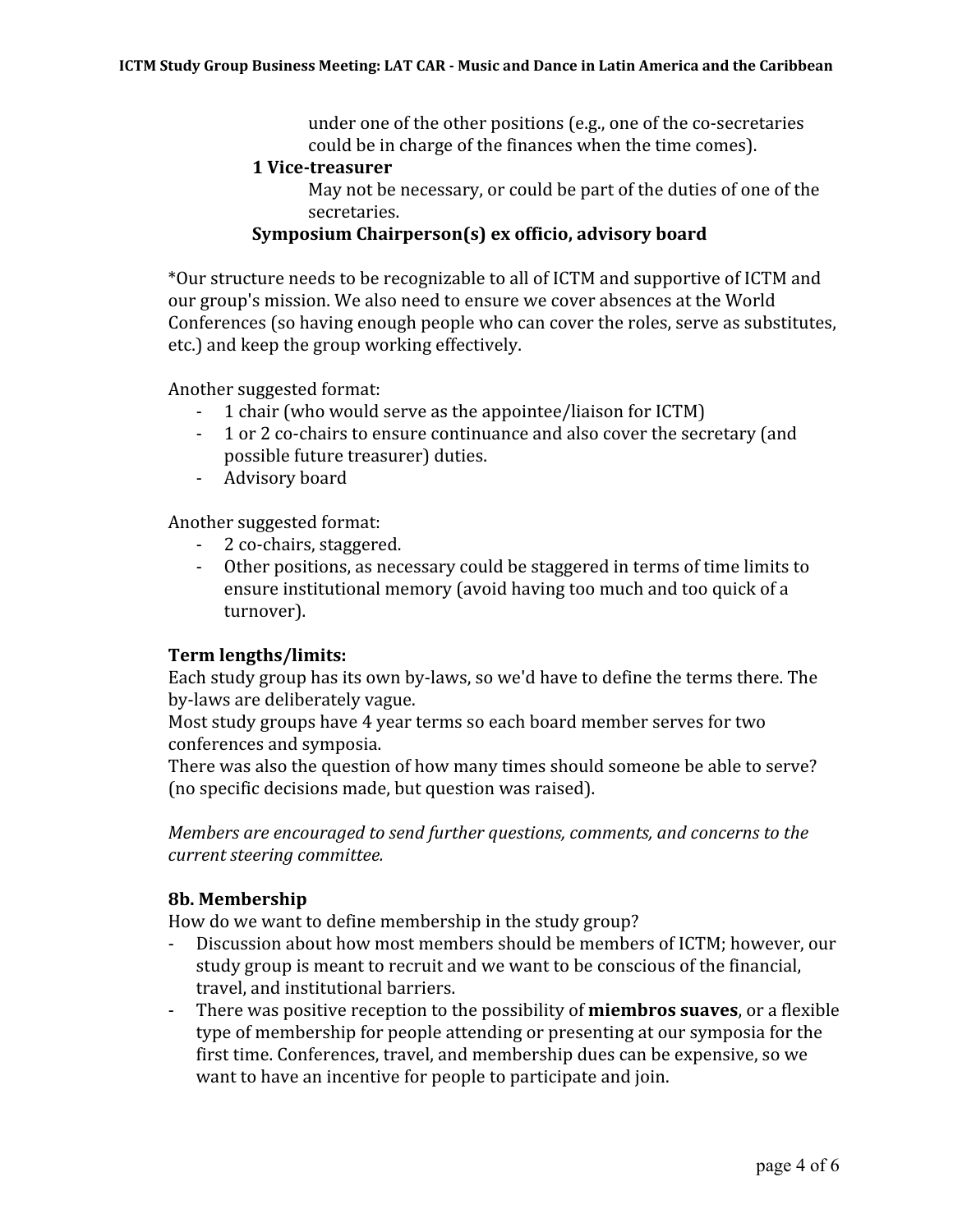- There was discussion about how at least the voting members should be due paying members for at least one year.
- There was also discussion about "soft currencies" vs. "hard currencies" as a consideration for support.

## **9. Announcements of new publications**

**9a. Publications:** We may want to plan this for the future. This can be discussed further later this meeting or saved for Chiapas.

- One comment was made that in order for people to receive funding to travel to conferences or join an organization, they need to have a publication related to their presentation in the works (a type of proceedings or bulletins).
	- o Publication is a goal of ours in the future. Many groups publish (e.g., the Study Group on Musical Instruments publishes). Once we are more formalized in what we are doing, we should revisit this.
	- o Members were asked to consider what types of publications would be helpful for them and for us to consider in the future.

### **9b. Funding**

Applications needed 6 months ahead of time for available ICTM funds. We will continue exploring more options for future symposia. September will be the deadline for our March symposium in Chiapas.

## e.g., **Young Scholars Fund** and **Maud Karpeles**

- **- Comment**: Programming committee will make sure to respond with acceptance letters with enough time for people to submit their funding applications.
- **Comment**: The process for Salto was confusing. Members would like to have an easier, more streamlined process about applying to funds. The steering committee reminded them that due to learning about the availability of the funds close to the meeting, it was a bit new and rushed. This shouldn't be the case in the future.

### **10.General points and discussion**

- Some people have had issues with the Facebook page, not being accepted. The steering committee needs to double check the old profile, our current Facebook page, and make sure it's easy for members to be added or join.
- A comment was made about getting a dossier, and having this done enough time in advance to make it clear that presentations are geared toward publications (for those institutions that may require this).
- A comment was made about the availability of the abstracts from Salto. Jessie reminded everyone this was still available online on our Salto meeting Google Site.
- Everyone who made our first meeting in Salto a success was thanked for their important work and helping to make the Study Group official.